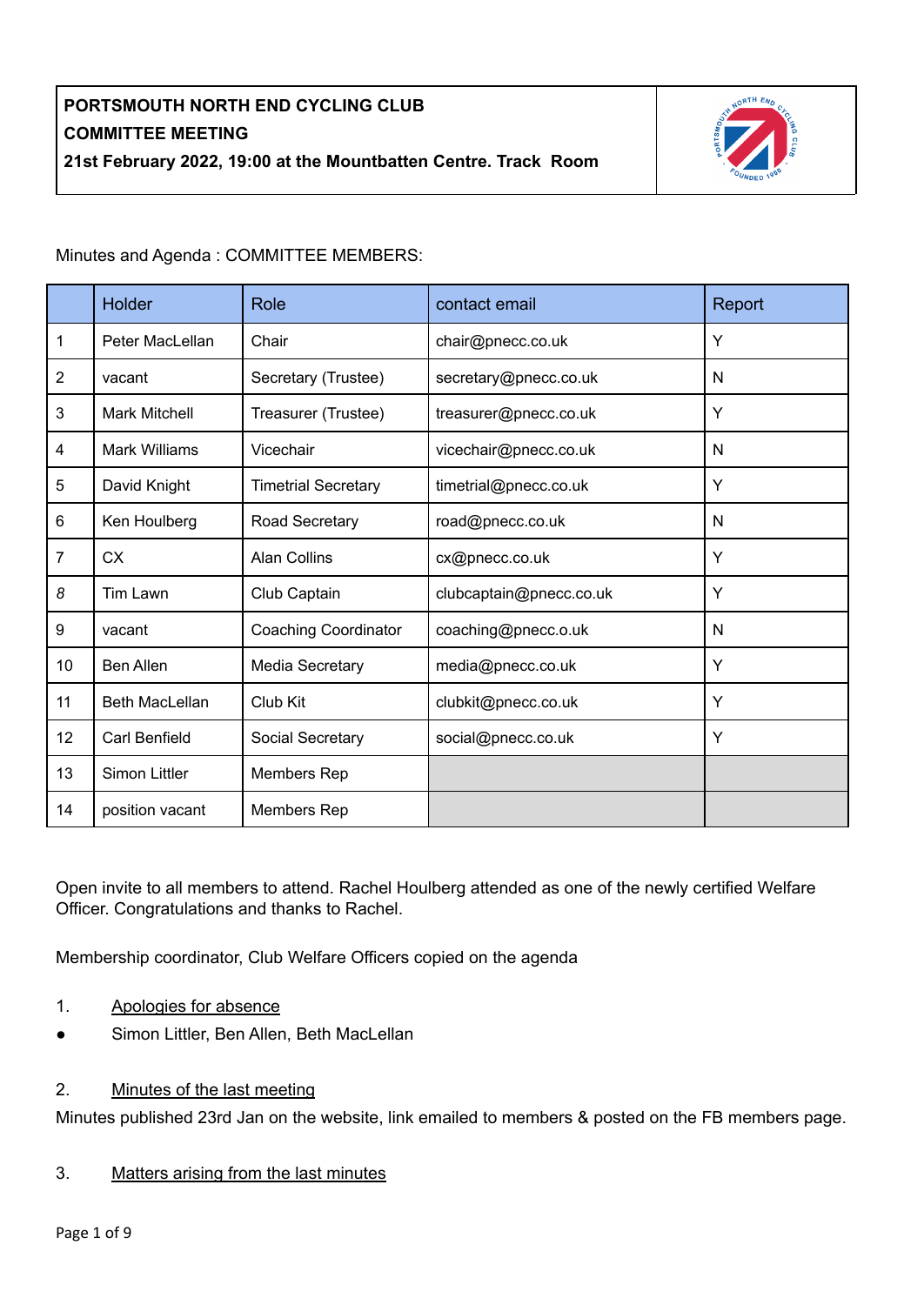

No matters arising.

#### 4. Correspondence

Mountbatten Development Group - 17th Feb. BH Live lead has been very loaded with work. The priority action for a PCC hosted calendar has not progressed. Track is heavily booked. RCO planning to use some Friday session for additional racing.

Race series preparations- Hayley Greenwood - BH Live, Tim Knight - RC Omega, Dan Coast -British Cycling; Andy Cook - British Cycling South

Modular Club House paper from BC (Ruth Miller & Lizzie Butcher), replies to be submitted 7.3.22 -Peter Mac

PNE Clubmark Coaching and Volunteering Clothing received and issued mid Jan to Jo and Peter Mac. Request for Gordon will be fulfilled once new stock is available. – M Verdegaal

Emma Reilly @BC Welfare register update.

#### 5. Club level appointment in the last period

a. Fran Marshman, stepping down due to work commitments. No successor or new candidates so far. Help needed to promote the position

b. Two additional Welfare Officer Certifications complete, 3 other new volunteer candidates in progress. Welfare introduction at HSDC planned for March.

- 6. Matters arising from Committee Members' reports (circulated in advance)
- a. Chair Report Peter Mac (inc Membership & Welfare)
- b. Treasurer Mark Mitchell
- c. Secretary vacant
- d. Road Secretary Ken Houlberg, no report in the period
- e. Time Trials Secretary David Knight
- f. CX/ Track Secretary Alan Collins
- g. Club Captain Tim Lawn
- h. Coaching vacant, no report in the period
- i. Media and Public Relations Officer Ben Allen
- j. Kit Provider Beth MacLellan
- k. Social Secretary Carl Benfield
- 7. Agenda Items

a. Summary and action after the close of the membership renewals. Online membership group actions, FB Members, Strava etc

#### **Decision/ Outcome**,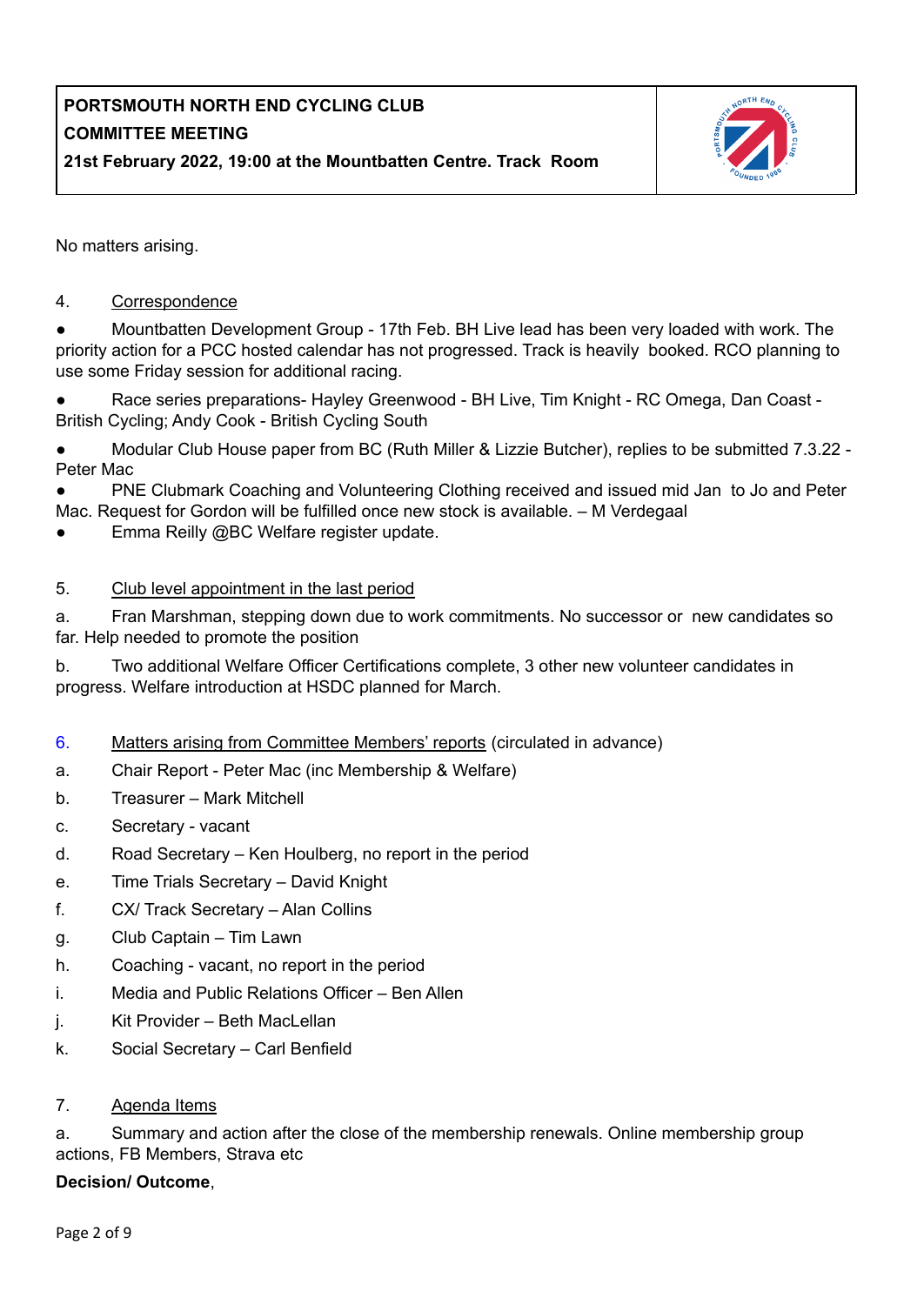

Publish message explaining moderators will be updating the groups during March following completion of the membership renewal period.

b. Events Calendar for 2022 - ( Roundtable). Who does what in support of the club dev targets. Increase participation, increase additional new volunteers, advertising/ promotion.

### **Decision/ Outcome**,

The 2022 club led/ club led participation events were reviewed on line and agreed. This provides for the first time this useful overview. 2022 has a full and varied calendar.

It was recommended that Dave K open and communicate the TT events online asap ready for the first race end March. (Promote with Ben). Promote 2 up TT (Proposed reallocation of a trophy, with support of Carl and Alan Collings);

Dave is organising in March a get together for the TT volunteers looking ahead to the new season.

April Reg B is open and filling; Promotion of the Series will take place later in March.

Alan will advise the Club led CX and Track activities for inclusion. Interest in a PNE track day was restarted. Alan to take forward with Paul Giles and Tim.

c. IOW for ToB September 2022 - update from Carl Benfield.

### **Decision/ Outcome**,

60 Tickets arrange and paid for successfully with Wightlink securing places for the final stage day 11<sup>th</sup> Sept. Great assistance from Wightlink and booking made to qualify for groups discounts. 5 groups of 12 but can be revised simply. Tickets were the main priority other arrangements and promotion to follow later in the spring.

d. Mountbatten Club Hub, opportunity from BC. Expression of interests by 7.3.2022

### **Decision/ Outcome**,

PNE will not submit and EOI for 2022. PNE appreciates the inclusion in development options, Peter will call BC and BH live to give feedback, then email. Focus on events, and multiuser improvements for the trackside space with PCC, BH Live and BC.

e. Online Payment Solution Trial Feedback - (Beth, Gareth, Dave Knight & Mark M) Use case - for Online TT payment, on the day TT payments, Kit payments on collection/ online one off event payments; event payments/ sales on the day. Payments directly visible to event organisers; in person membership payments.

### **Decision/ Outcome**,

The trial of Sum Up has been successful and simple trial and payment are now being made. Use is unanimously approved. Dave will replace TT paypal with Sum Up.

Club kit is administrative controlled for the club to add users. Payments transfer directly to the club, records are on line and viewable/ issued to the treasurer. On the day refund process is easy, other refund will be one request by bank transfer, Agreement to add another contactless payment unit for use at TT.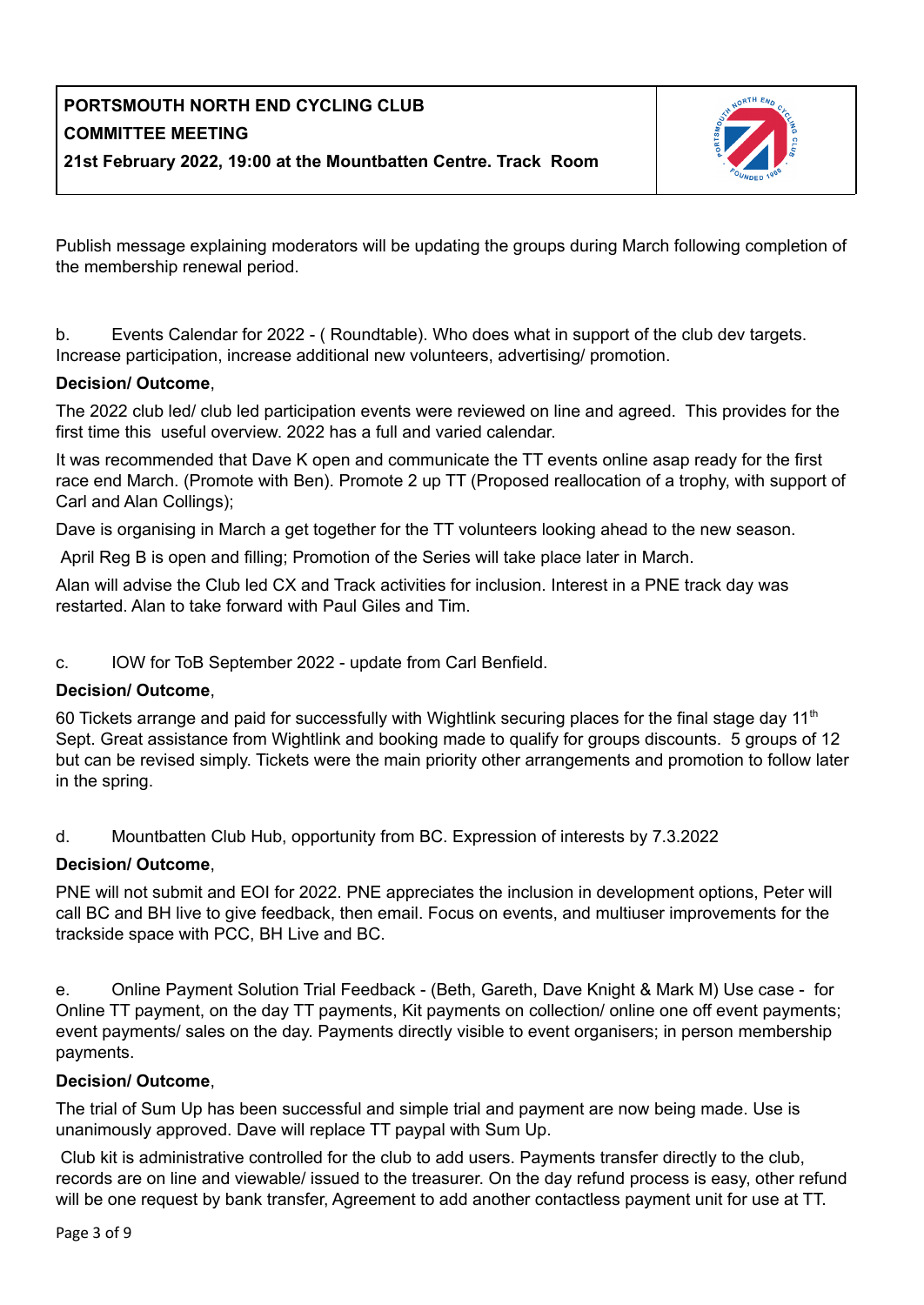

#### 8. Any other business

Mark Mitchell recommended procuring a laptop/ chromebook as a tool for the club, and to support digital working. Approved unanimously. Mark will procure and submit for reimbursement , Peter will second approve as trustee.

The next club come and try coaching session will be prioritised to group riding in the event there is a limit on capacity.

Thanks Carl for the refreshments….your a legend.

Meeting closed @ 21:00

9. Date of next meetings (next 2 gtrs)

2022, Q1

- 1. 4th April (half year review)
- 2022, Q2- provisional dates
- 2. *Tuesday 10th May*, 20th June (after Summer RR), 18th July (after Open TT)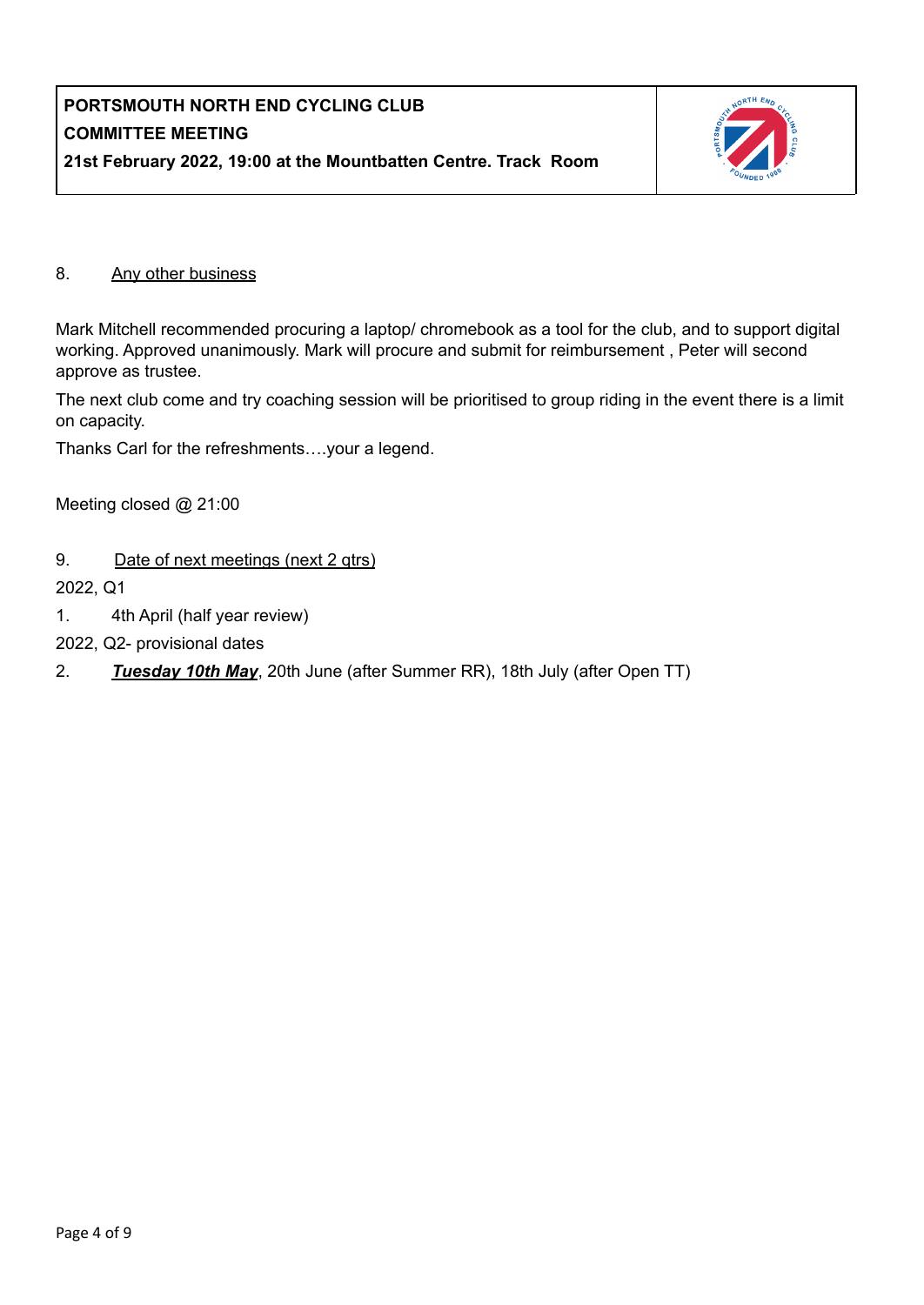

# **Committee Reports***, period (15th Nov to 10th Jan)*

## *Chair Report - Peter Mac*

● Contact with stakeholders BC South, RC Omega, BH Live, BC to follow up the Race Series with facility bookings now in place.

● BH Live preparing the "Jersey of Champions" display, will be in March with club mark cert and club events calendar also included in the display board.

● Club events calendar consolidated and issued.

Club Welfare Officer (CWO) certification, very good response with 4 new volunteer certifications underway to provide cover and flexibility across the club, 2 off other in consideration to provide additional diversity. 1 CWF complete, Peter Mac, 12th Jan- training and DBS.

**Membership** - 70%+ renewals via BC, 1 off via SumUp, other via BACS.

- Membership renewal at 106 ( inc' 3 new) at time of issue, 66 pending ( exc 6 leavers),
- o 3 new members:
- o 6 leavers:

Secretary nominations required to support running tasks for Q1, interim candidate will be sought. New member rep will be sought.

### *Secretary - vacant*

Position vacant

1 new asset, TT lights donated by Alan Cockram and passed to David Knight. Jan-22 Minutes issued and published by P Mac to the website/ distributed by email.

### *Treasurer – Mark Mitchell*

Cash at bank: £5,962.78

- Key expenditure: in Feb £990.00 for Isle of Wight event.
- Credit/debit: for Feb, +£387.70, £1,038.00
- Challanges: Polo shirt liability.
- Figures valid16.2.22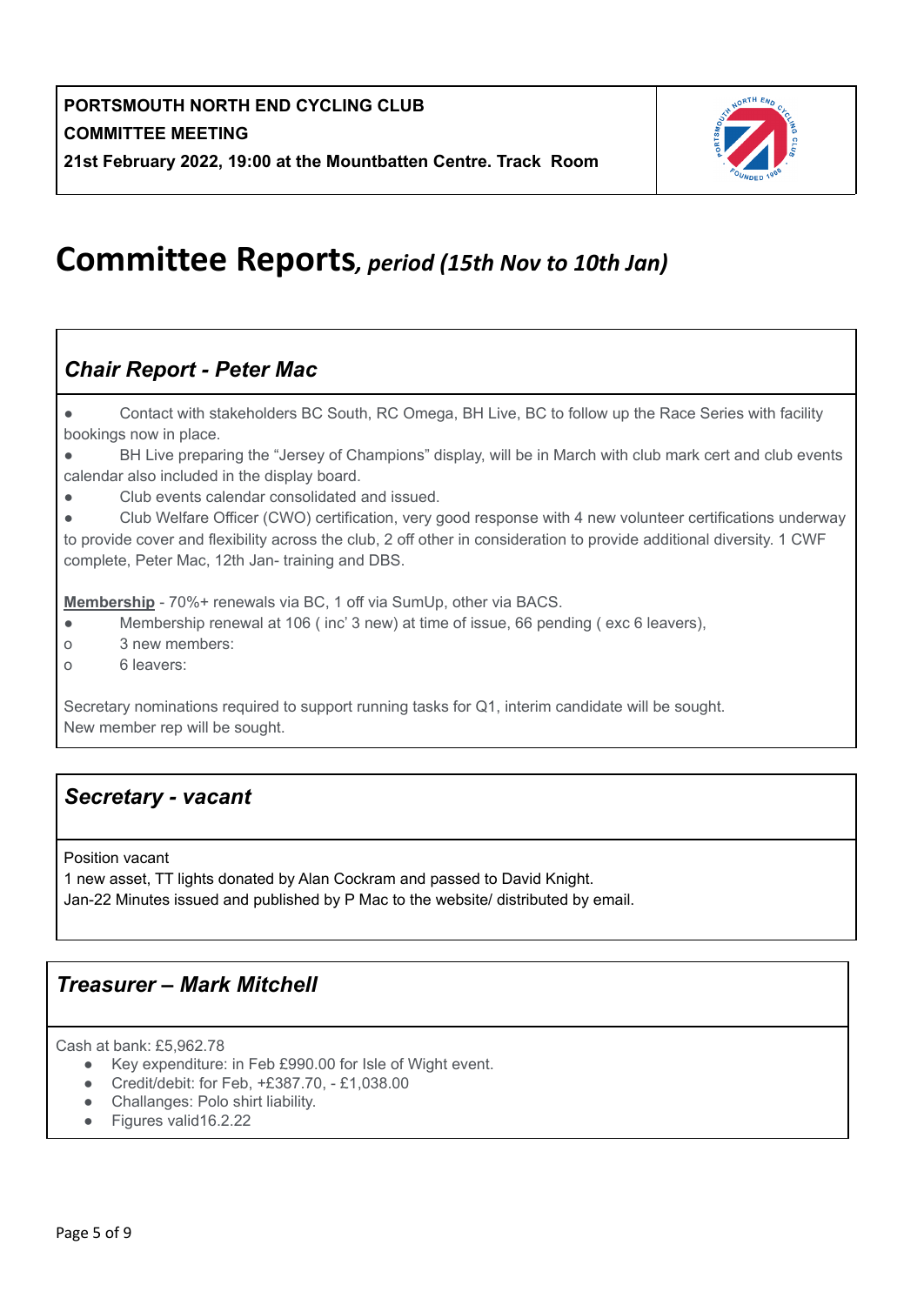

### *Road - Ken Houlberg*

Summary of round table topics:

Racer are now booking their seasons race places. Some local races are full (Goodwood) - Ken will work with Gareth to make who is riding where.

The club will race at the Sporterium again this summer. (and also ride the Sportive)

There are three juniors very motivated to race. Ken will look at how their motivation can be best coordinate and supported to include more Youth/ Juniors.

## *Time trial - David Knight*

The course and date for the open are set, it will use the P821/25 on 31st July with a start of 7:30 to avoid late morning traffic.

All our courses with the exception of the P817-10 (not sure why this is missing i will chase this up) have had their risk assessment re assessed.

things to do:

- make some minor mods to the website as requested by FWCC
- implement the sum-up payment system to the website for online payments.
- arrange an evening with the volunteers to go through scheduled and next year's plans.

## *CX & Track - Alan Collins*

#### **CX**

The Wessex CX leagues season has drawn to a close. PNE had two main protagonists, Rob Ford and Tim Lawn, who ended up 23rd and 53rd respectively in the V40 table.

Details are being finalised for a combined AGM and Prize presentation sometime in March, and are expected imminently. The 22/23 calendar will be confirmed and released later this year.

In the meantime, the Southern XC MTB Race series is set to begin on 27th March at Matterley Bowl, Nr Winchester, then Fareham on 10/4, Basingstoke on 5/6, and Round 4 TBC 17/7. Full details and entry at www.southernxc.co.uk

#### **Track**

A track racing programme on the Mountbatten Centre Track has been loaded onto the BC events page by RC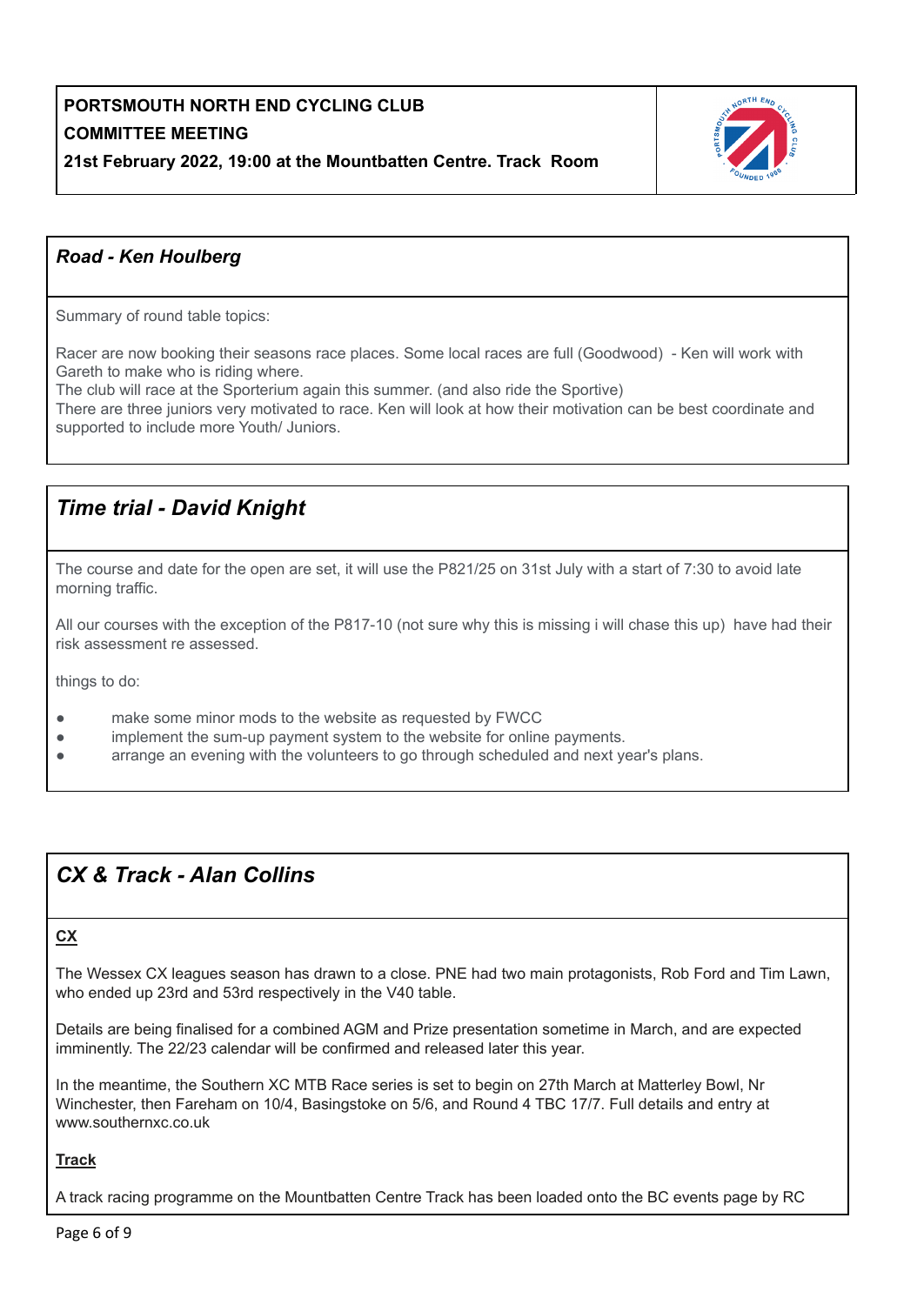

Omega, consisting of a National open event on 16/4, a National youth omnium on 23/4, followed by a series on 21/5, 25/6, 23/7, & 13/8 Track [Events](https://www.britishcycling.org.uk/events?keywords=&view=off&distance=20&postcode=Portsmouth&fromdate=21%2F02%2F2022&todate=21%2F02%2F2023&gender=&day_of_week%5B%5D=1&day_of_week%5B%5D=2&day_of_week%5B%5D=3&day_of_week%5B%5D=4&day_of_week%5B%5D=5&day_of_week%5B%5D=6&day_of_week%5B%5D=7&race_duration_min=&race_duration_max=&resultsperpage=30&series_only=0&online_entry_only=0&zuv_bc_event_filter_id%5B%5D=29&save-filter-name=) Link

## *Captain - Tim Lawn*

Changeable weather has led to relatively low numbers on the club rides. The first two weekends of the period were cold, but calm and dry and we had approx. 25 riders across the 4 groups but the following 3 weekends had much lower numbers resulting in groups merging, and weather warnings and strong winds this weekend led to the cancellation of the club ride this week, but still saw 3 brave (or stupid??) souls venture out

New coffee stop tried out at the end of last month The Roebuck just outside Wickham on the A32, good reviews of coffee and cake but service a bit slow. Park Farm pop up café returns this weekend which was well received last time out. The Omloop ride returns this weekend after the enforced pandemic break and a dry forecast will hopefully see a decent sized group

8 come and try riders signed up since the last report, a couple of no shows but all that have ridden have had positive feedback and a couple of new joiners.

## *Social - Carl Benfield*

Omloop will go ahead this Saturday the 26th as planned.

The tour of Britain trip to the island has been booked with white link securing 60 places and 1 vehicle.

routes, ride leaders and logistics to be confirmed.

### *Coaching - vacant , comment P Mac*

Contact made with BH live for Saturday opportunities. 1 offered and taken for 5th March in cooperation with Ken and Tim.15 signed up as of 19th Feb.

HSDC session running, Go Ride and Go Gear traffic free sessions underway. Coaching section updated for Jo. Intro at HSDC and briefing on Welfare officer certifications, step 1 to be completed in March.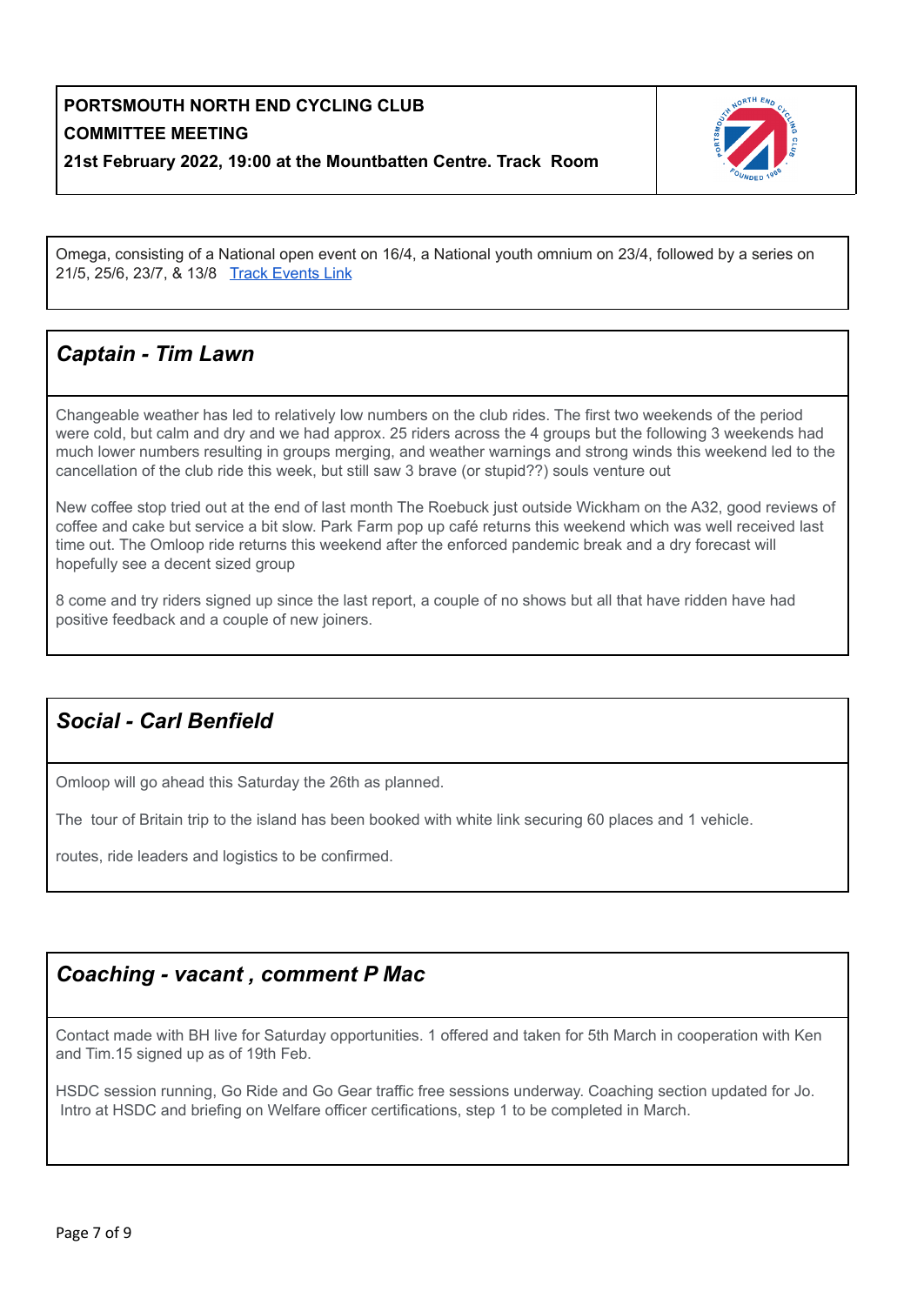



| <b>Club Kit - Beth MacLellan</b> |                                   |                      |  |  |  |  |
|----------------------------------|-----------------------------------|----------------------|--|--|--|--|
|                                  |                                   |                      |  |  |  |  |
| Category of Stock                | Value from last report January 22 | <b>Current Value</b> |  |  |  |  |
| Kalas                            | £497                              | £416                 |  |  |  |  |
| Endura                           | £138                              | £138                 |  |  |  |  |
| General                          | £601                              | £601                 |  |  |  |  |
| <b>Grand Total</b>               | £1237                             | £1155                |  |  |  |  |
| Sales - Jan/Feb<br>£81           |                                   |                      |  |  |  |  |
| <b>Orders</b>                    |                                   |                      |  |  |  |  |

Iben cycles were served with our formal letter 1st February signed for. No communication from the company